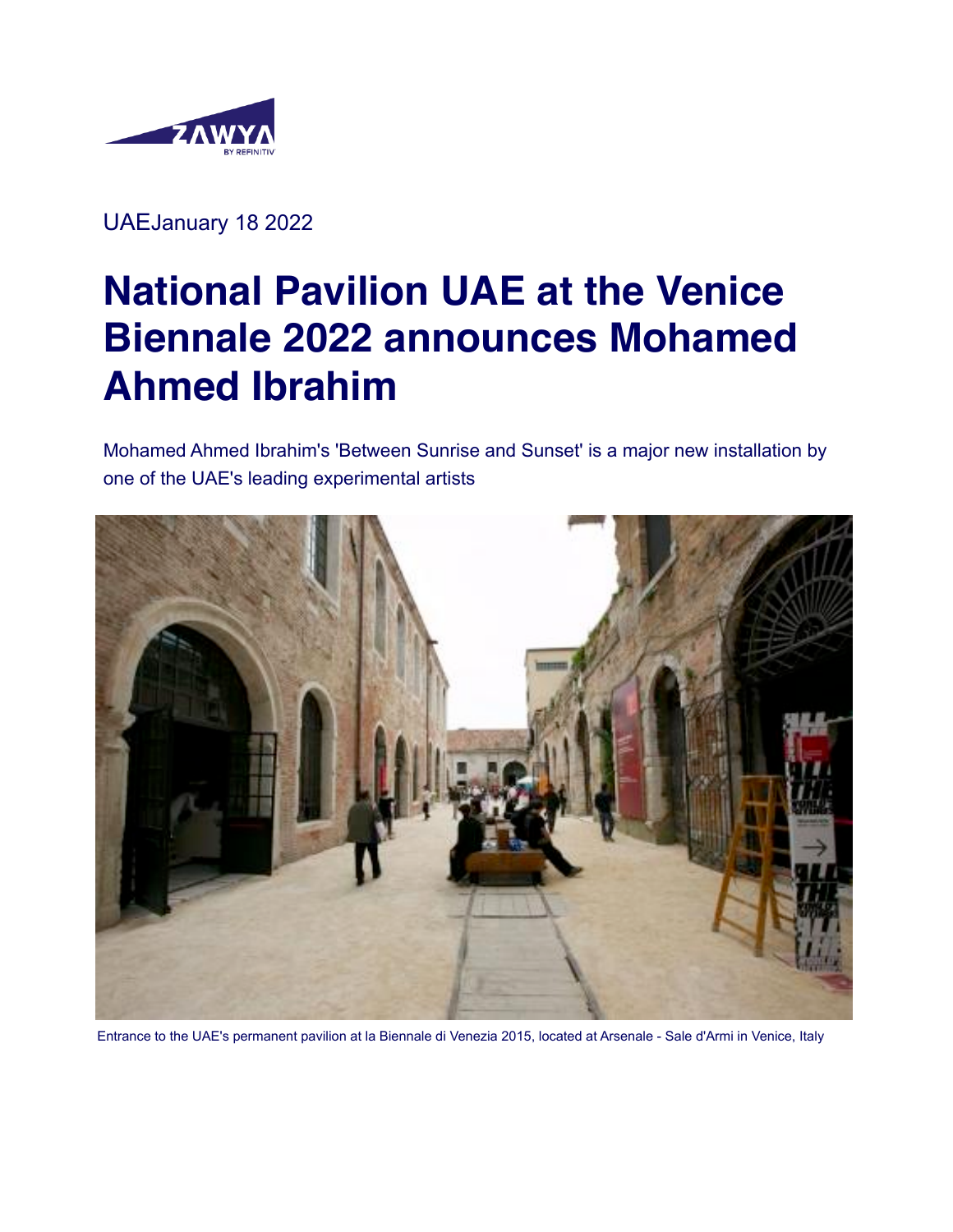#### **Press Release**

- The National Pavilion UAE is presenting a major new installation by Mohamed Ahmed Ibrahim, curated by Maya Allison, Executive Director of The New York University Abu Dhabi Art Gallery. The artist is an influential member of the UAE's historic group of experimental, conceptual artists who have led the vanguard of visual art in the UAE since the 1980s
- Titled, *Mohamed Ahmed Ibrahim: Between Sunrise and Sunset,* this project derives from the artist's deep connection to the local environment of his hometown, Khor Fakkan
- The exhibition will be accompanied by the first comprehensive book on the artist, titled, *Mohamed Ahmed Ibrahim: Between Sunrise and Sunset / Works: 1986-2022*
- The publication is co-edited by Maya Allison and Cristiana de Marchi, with multiple contributing writers documenting the artist's journey, work process and art forms to date
- The 59th International Art Exhibition La Biennale di Venezia (Venice Biennale) will open to the public in Venice, Italy on 23 April 2022 and runs until 27 November 2022

United Arab Emirates: The National Pavilion UAE (United Arab Emirates) announces its upcoming exhibition at the Biennale Arte 2022 (Venice Biennale) titled *Mohamed Ahmed Ibrahim: Between Sunrise and Sunset.* The exhibition will present a new body of work created for the National Pavilion UAE by Emirati artist Mohamed Ahmed Ibrahim, a veteran of the experimental art community in the UAE. Curated by Maya Allison, Executive Director of The New York University Abu Dhabi Art Gallery, *Between Sunrise and Sunset* is an installation of human-sized, abstract and organic sculptural forms. The work draws from Ibrahim's deep connection to the local environment of his hometown, Khor Fakkan – a city harbouring the rocky Al Hajar mountains on the east coast of the Emirate of Sharjah in the United Arab Emirates.

This exhibition marks the National Pavilion UAE's seventh participation at the Biennale Arte, along with its move towards an artist-led approach whereby Ibrahim nominated Allison to curate the exhibition. The 59th International Art Exhibition at the Venice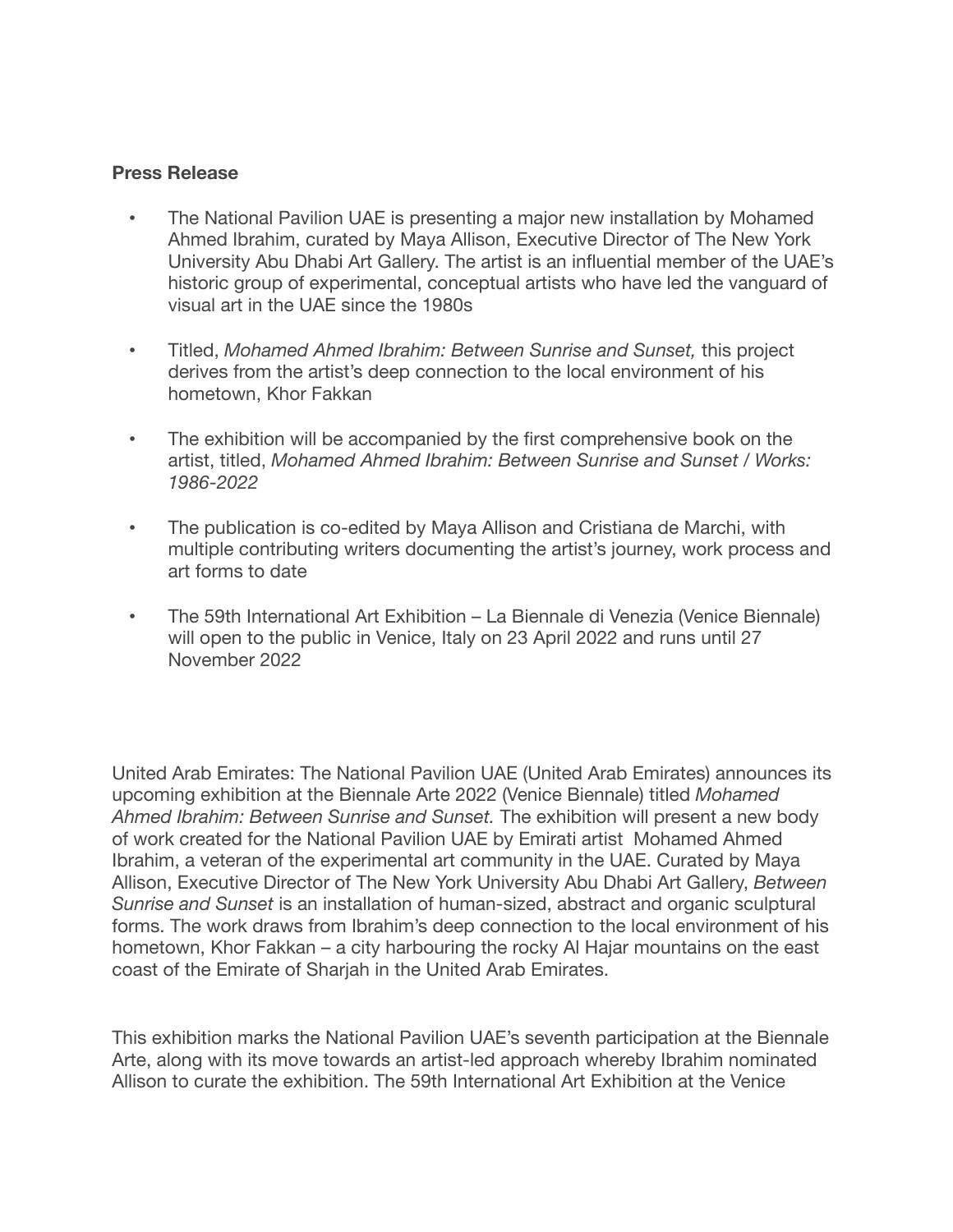Biennale in 2022 (Biennale Arte 2022) will open to the public between 23 April - 27 November 2022.

The 59th International Art Exhibition – La Biennale di Venezia is curated by New York based Italian curator and artistic director Cecilia Alemani under the theme *The Milk of Dreams*, which questions the representation of bodies and their metamorphoses, and the connection between bodies and earth. In resonance with this theme, Mohamed Ahmed Ibrahim's biomorphic sculptures cluster in undulating colour and movement – suggesting bodies, mutation, and metamorphosis. These forms arrive from his physical dialogue with the materials of the work: accretions of papier-mâché are built up over loose skeleton structures that shift and settle into their final position as he works. Often incorporating actual earth, leaves, tea, coffee, and tobacco, the texture of the forms derives from his raw materials.

Mohamed Ahmed Ibrahim said, "*Between Sunrise and Sunset* highlights the connection I have with the nature of Khor Fakkan - my hometown and the place I continue to live in. The exhibition demonstrates the tension between Khor Fakkan's colorful bright mornings, when the sun rises over the ocean, and the disappearance of colors in mid-afternoon, when the sun drops behind the mountains that loom over my hometown. We can never see the sunset in Khor Fakkan, but we can imagine it on the other side of the UAE. I am looking forward to showing my new installation, working alongside Maya Allison and the National Pavilion UAE, to represent my country in our upcoming presentation at the Venice Biennale in 2022."

Curator Maya Allison said, "Over the years, I have closely observed Ibrahim's work process and its intense and intimate relationship with each environment he encounters, whether that be the rocky mountainous landscape of his lifelong home, or the landscapes of his residencies in Holland, France, India, and beyond. Even after almost 4 decades of art-making, the artist continues to evolve and deepen his practice, with a stubbornly persistent exuberance, nourished by his connection to his work and his artist community. For many years he worked against the odds of location and access, and I'm gratified to see the exposure and recognition of this artist by the wider art world. This is a watershed moment for the work of the institutions that are supporting this project."

Allison added, "Over the past decade, the National Pavilion of the UAE to the Venice Biennale has played a pivotal role in telling stories of the UAE's culture and history on the global stage. During this same period, NYU Abu Dhabi's commitment to The NYUAD Art Gallery exhibitions, publications, and curatorial fellowships have made possible our sustained study of the UAE's art history. Today, I am grateful to both of these institutions for their partnership in support of the 2022 National Pavilion of the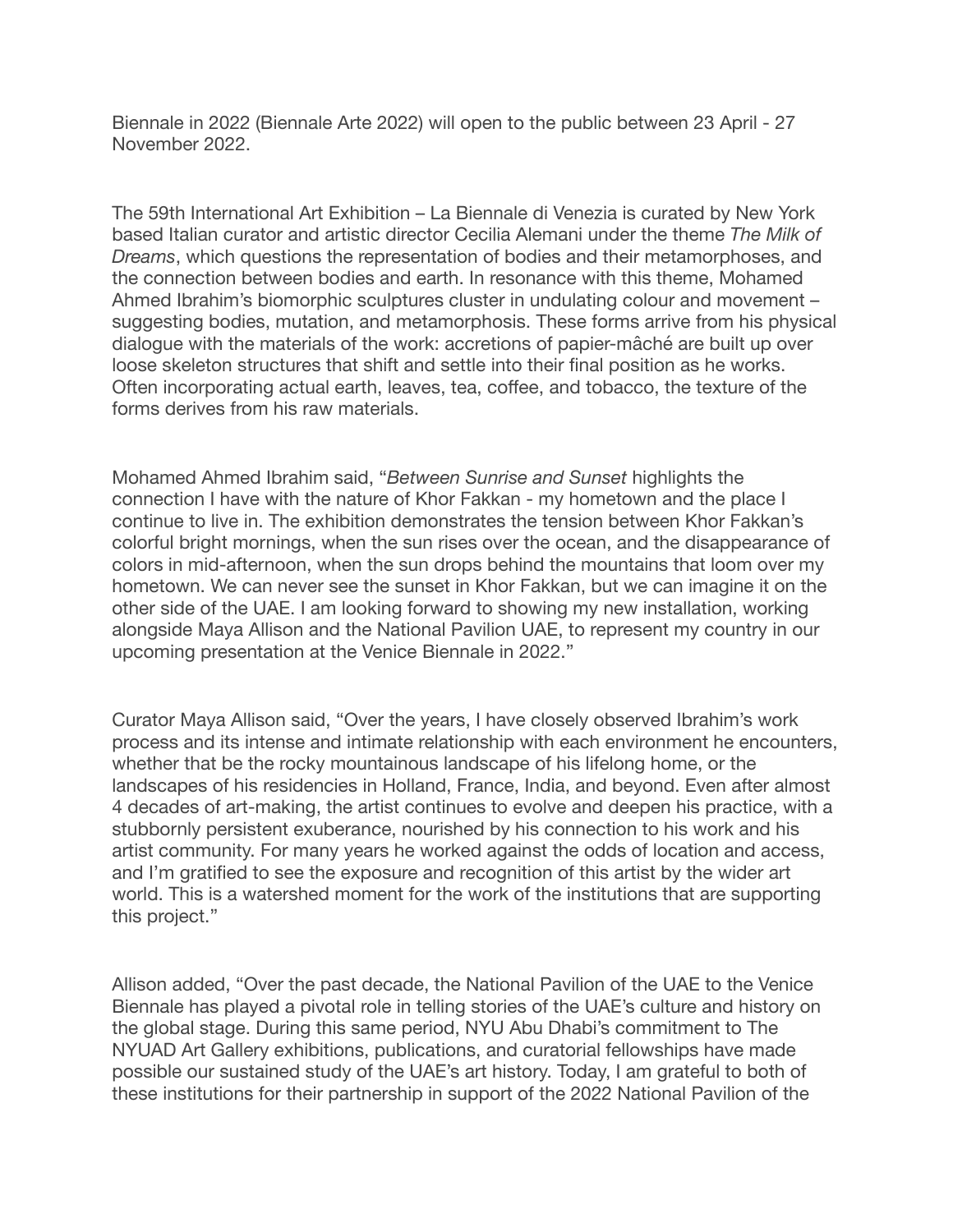UAE to the Venice Biennale. Serious and important art has been made in the UAE for much longer than international art audiences may realize, and I look forward to contributing again to the development of the historical record."

*Mohamed Ahmed Ibrahim: Between Sunrise and Sunset* marks Ibrahim and Allison's fifth collaboration together and the third book that Allison has worked on that studies Ibrahim's work – marking a special collaboration for them. In the first monograph on the artist, the exhibition's accompanying publication, *Mohamed Ahmed Ibrahim: Between Sunrise and Sunset / Works: 1986-2022*, is co-edited by Maya Allison and Cristiana de Marchi, artist, curator, and poet based between Dubai and Beirut, who has a long record of work with and writing on this UAE art community. The editors have commissioned new texts that comprehensively explore Mohamed Ahmed Ibrahim's work, representing a major contribution to the UAE's art history, documenting and archiving part of the country's long-standing experimental art community. The book will make new material and histories available for future scholars, bringing these untold stories of the UAE into the contemporary art world narrative.

Laila Binbrek, Coordinating Director, National Pavilion UAE – La Biennale di Venezia, said, "*Between Sunrise and Sunset* will present important new sculptural forms by Mohamed Ahmed Ibrahim, who has been one of the influential members of the UAE's long-standing avant-garde community since the early 1980s. Ibrahim confronts his imagination to encompass his deep connection to the UAE's natural environment. Through this exhibition the National Pavilion UAE highlights a member of the UAE's extraordinary community of well-established artists as we continue our commitment to reveal the untold stories of the UAE."

Angela Migally, Executive Director, Salama bint Hamdan Al Nahyan Foundation, commissioner of the National Pavilion UAE, said, "National Pavilion UAE, NYUAD and its Art Gallery are shaping the UAE's cultural and scholarly efforts by realizing Ibrahim's work process through the National Pavilion UAE's 2022 exhibition, *Mohamed Ahmed Ibrahim:Between Sunrise and Sunset*. Together with the publication, this exhibition is a testament to our long-standing commitment to invest in people and the UAE's art ecosystem - spearheading the growth and understanding of the UAE's art and creative community. Extraordinary artists like Mohamed Ahmed Ibrahim deserve global recognition and the Venice Biennale is a catalyst to providing a unique opportunity to connect with an important international audience and engage in global cultural dialogue tying to the untold stories of the UAE art community and beyond."

Vice Chancellor of NYU Abu Dhabi Mariët Westermann said, "The Venice Biennale is one of the most significant and prestigious showcases for art in the world. We are incredibly proud that our Chief Curator, Maya Allison was selected to curate the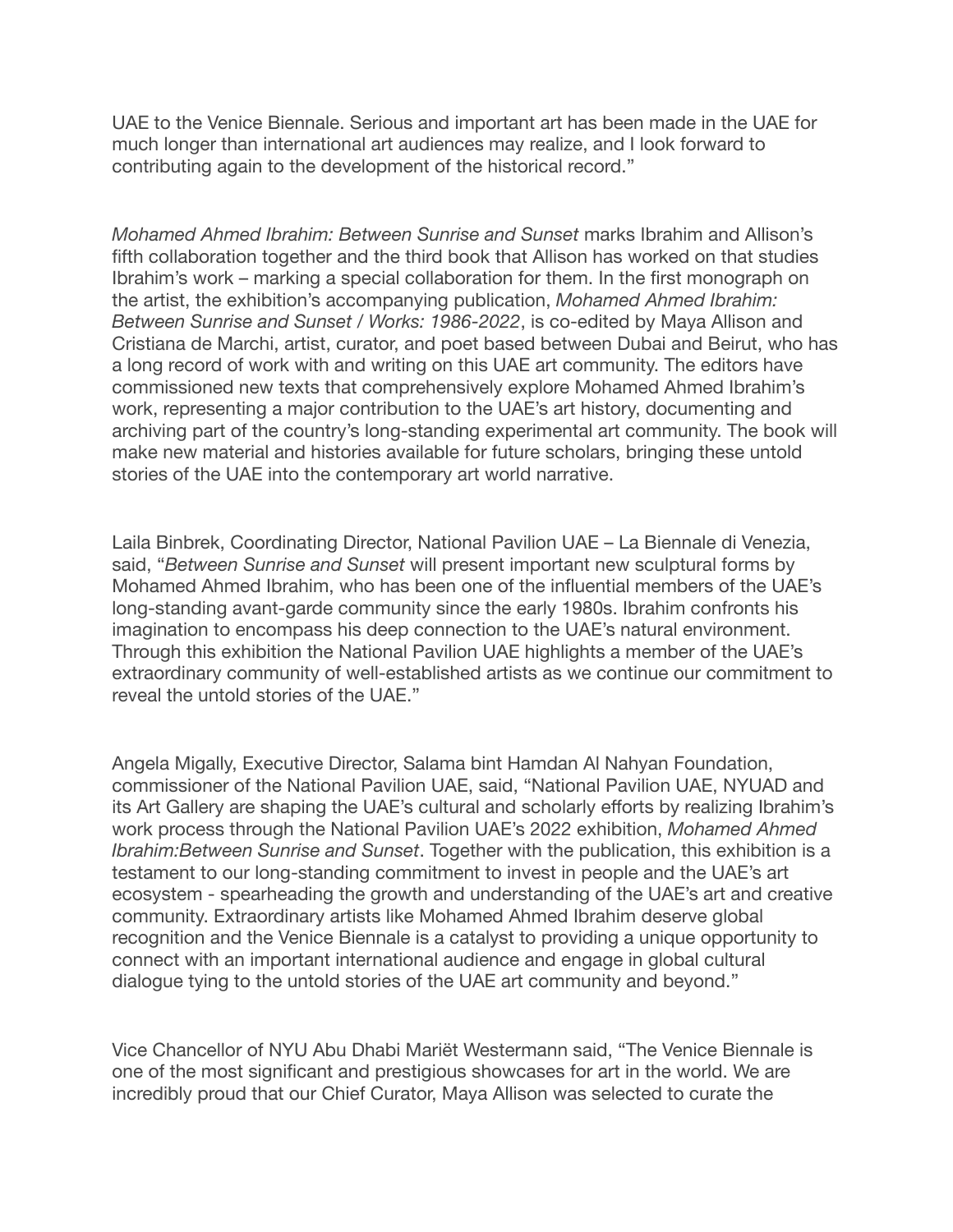National Pavilion UAE this year. NYU Abu Dhabi has always been profoundly committed to the arts, from its museum quality Art Gallery and lively Performing Arts Center to its brand new Master of Fine Arts. It is an honor for us to collaborate with the National Pavilion UAE and be part of such an important milestone in the global arts calendar. We look forward to seeing the exhibition come to life on this great world stage."

The National Pavilion UAE is commissioned by the Salama bint Hamdan Al Nahyan Foundation and supported by the Ministry of Culture and Youth, with a permanent pavilion at the Venice Biennale's Arsenale – Sale d'Armi.

## **Maya Allison and Mohammed Ahmed Ibrahim's collaborations over the years**

In 2014 Allison included Ibrahim's Stones Wrapped in Copper (2007) in On Site, the *inaugural exhibition of The NYUAD Art Gallery. In 2017 she featured Ibrahim in the book*  and exhibition, But We Cannot See Them: Tracing a UAE Art Community, 1986-2008. *The book told, for the first time, a definitive narrative of the UAE's experimental art scene from this period. In 2017 she commissioned Ibrahim to make an immersive room-installation for her exhibition Gateway: Line for the curated section of Abu Dhabi Art and presented his work alongside international artists such as David Claerbout, Saloua Rounda Choucair, Shilpa Gupta, and Tatsuo Miyajima. In 2018: Allison commissioned Ibrahim to make a 5-meter-high sculpture presented in the Cultural Foundation – Abu Dhabi, for which she wrote a book expanding her study of the UAE's local art history.*

## **About Mohamed Ahmed Ibrahim**

*Mohamed Ahmed Ibrahim (b. 1962, UAE) is part of the UAE's first generation of contemporary artists from the late 1980s, an avant-garde scene that included Hassan Sharif, Abdullah Al Saadi, Hussein Sharif, and Mohammed Kazem.*

*Mohamed Ahmed Ibrahim came of age as an artist in the UAE in an era in which the visual arts were not yet valued culturally or taught in university degree programs. In 1986, when he met the late artist Hassan Sharif (a founding member of the influential Emirates Fine Art Society), Ibrahim was pulled out of a secluded practice and carved out unshakable friendships and collaborations that have formed the foundation for the creative community that defines the UAE today.*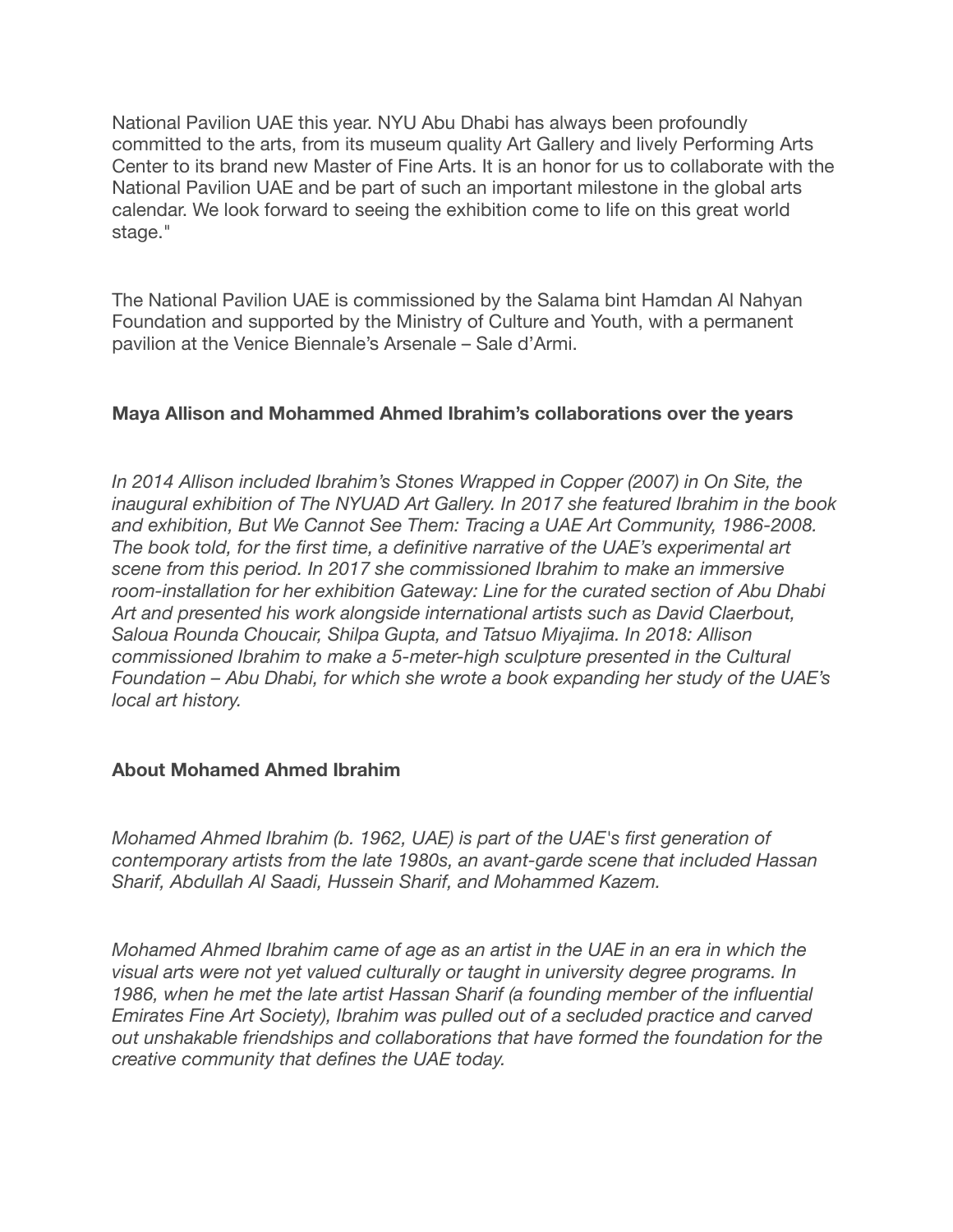*In March 2018 Elements, a survey of works spanning three decades of his practice, was presented at the [Sharjah Art Foundation,](https://www.zawya.com/mena/en/company/Sharjah_Art_Foundation-16037642/) curated by Sheikha Hoor Al Qasimi. Ibrahim's recent solo exhibitions include The Space between the Eyelid and the Eyeball at Lawrie Shabibi, Dubai (2019), and a series of solo shows at Cuadro Gallery, Dubai (2018, 2016, 2015, 2013).*

*Ibrahim's public works include: Falling Stones Garden (2020), Al Ula, Saudi Arabia, commissioned by the Royal Commission for Al Ula and Desert X; Grocery (2019), Madinat Zayed Market, Abu Dhabi, UAE, commissioned by Ghadan 21, Government of Abu Dhabi as part of the For Abu Dhabi initiative; Untitled (2019), Reem Central Park, Al Reem Island, Abu Dhabi, UAE, commissioned by Aldar Properties PJSC in partnership with Abu Dhabi Art; Kids' Garden (2019), Sheikh Khalifa Medical City, Abu Dhabi, UAE, commissioned by [Abu Dhabi Health Services Company;](https://www.zawya.com/mena/en/company/Abu_Dhabi_Health_Services_Company_PSC-1003074/) and Bait Al Hurma (2018), Al Mureijah Square, Sharjah, commissioned by the Sharjah Art Foundation as part of the exhibition Elements.*

*Ibrahim's group exhibitions include participations in But We Cannot See Them: Tracing a UAE Art Community, 1988-2008 at The NYUAD Art Gallery (2017); The Unbearable Lightness of Being, Yay Gallery, Baku (2015); the Kochi-Muziris Biennale, Kochi (2016); the 53rd Venice Biennale, Venice (2009); the Sharjah Biennial (1993, 2003 and 2007); and the Dhaka Biennial (2002 and 1993). Select institutional exhibitions include the Kunstmuseum, Bonn (2005); the Sharjah Art Museum, Sharjah (2005 and 1996), the Ludwig Forum for International Art, Aachen (2002); Institut du Monde Arabe, Paris (1998); Sittard Art Centre, the Netherlands (1995), and the Exhibition for the Emirates Fine Art Society in the Soviet Union, Moscow (1990).*

*He received the first prize for sculpture at the Sharjah Biennial in 1999 and 2001 and has been a member of the Emirates Fine Arts Society since 1986, founding Art Atelier at the Khor Fakkan Art Centre in 1997. He has participated in artist residencies at Trans Indian Ocean Artist Exchange, Kochi Murzi Biennale, India (2016); A.i.R Dubai (2015); Le Consortium, Dijon, France (2009) and Kunstcentrum Sittard, the Netherlands (1994-1996, 1998-2000).*

*His works have been acquired by significant international collections, including Sharjah Art Foundation, Sharjah; Sharjah Art Museum, Sharjah; Art Jameel Collection, Dubai; Barjeel Art Foundation, Sharjah; Mathaf: Arab Museum of Modern Art, Doha; Kunstcentrum Sittard, Sittard; The British Museum, London; and Le Centre Georges Pompidou, Paris.*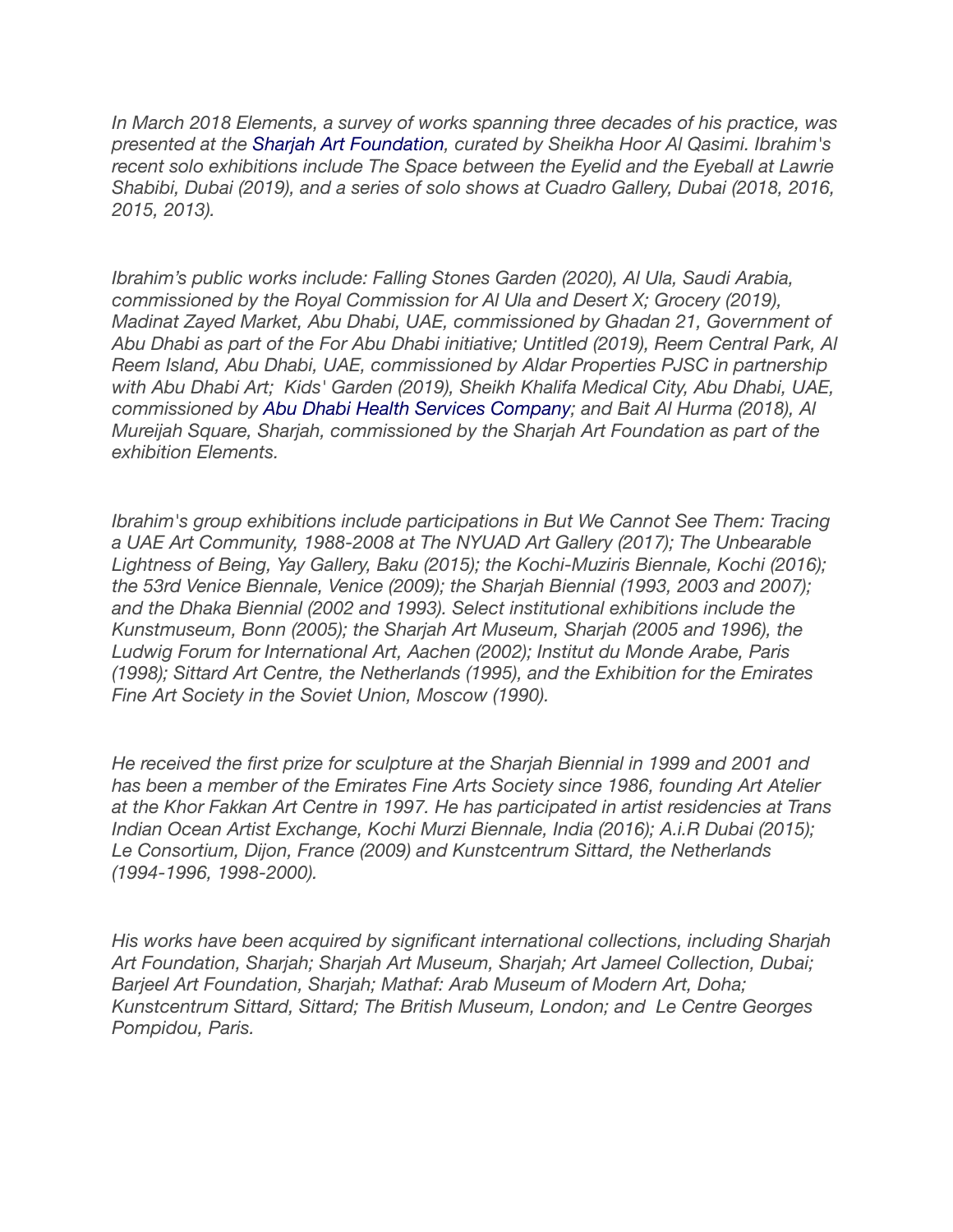*Ibrahim is represented by UAE based contemporary art gallery Lawrie Shabibi. He works and lives in Khor Fakkan, United Arab Emirates.*

## **About Maya Allison**

*Maya Allison is founding Executive Director of The NYU Abu Dhabi Art Gallery and Chief Curator at New York University Abu Dhabi (NYUAD), a degree-granting research university in the liberal arts tradition. NYUAD shapes its scholarly and creative endeavors through an intercultural and multidisciplinary lens. The university has a deep commitment to support the work of UAE artists, and will launch an MFA program next year. Here, The NYUAD Art Gallery connects disciplines and integrates global and local dialogues in its exhibitions both in the main gallery, and the Project Space, as well as supporting emerging artists with the annual Christo and Jeanne-Claude Award.*

*Allison's curatorial specializations intersect two areas: artistic communities, and installation art. Her most recent project, Speculative Landscapes (NYUAD Art Gallery, 2019) gathered four rising UAE-based artists who work in immersive, experimental installation. Her curatorial projects that included book-length publications include Slavs and Tatars: Mirrors for Princes (Curator, JRP Ringier/NYUAD Art Gallery, 2015), Diana Al-Hadid: Phantom Limb (Curator, Skira / NYUAD Art Gallery, 2016), But We Cannot See Them: Tracing a UAE Art Community, 1988-2008 (Lead Curator, NYUAD Art Gallery, 2017), and Zimoun (Curator, NYUAD Art Gallery, 2019).*

*Outside the university, she has guest-curated a number of projects in the UAE, including Artists and the Cultural Foundation: The Early Years (Lead Curator, with book publication, Cultural Foundation Abu Dhabi, 2018), a 30-year survey of 18 UAE artists.*

## **National Pavilion UAE – La Biennale di Venezia**

*The National Pavilion UAE – La Biennale di Venezia is an award-winning pavilion which curates untold stories about the UAE's arts and architecture through its participation at the Venice Biennale, and provides a high-profile platform for curatorial concepts that address critical international conversations from a distinctive local perspective.*

*For each annual edition of the Biennale, one of the world's most significant and rigorous cultural platforms, the National Pavilion UAE appoints and works with curators, artists, and contributors to conceive, research and develop an exhibition and accompanying publication that advance and preserve understanding of the UAE's cultural landscape.*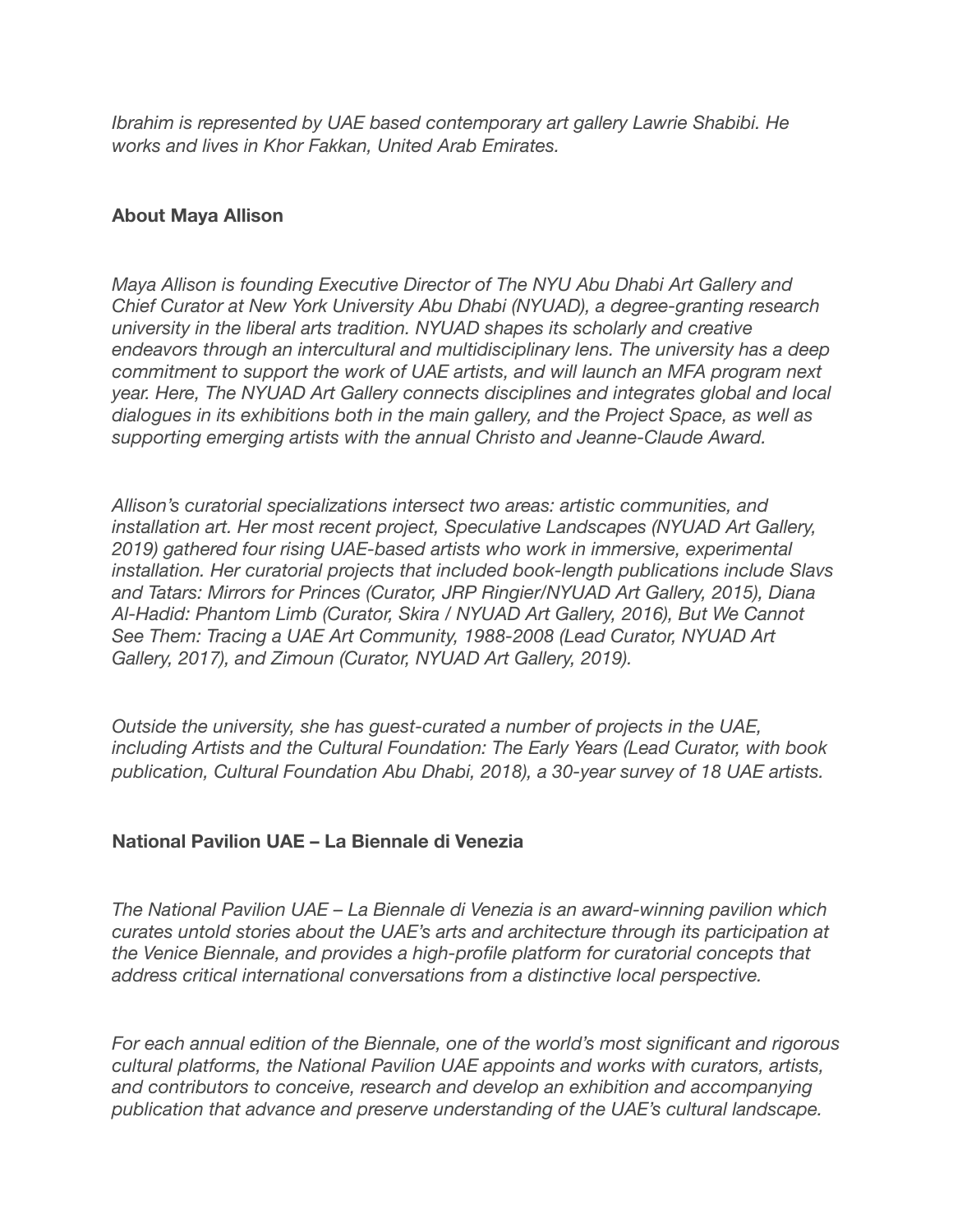*Since 2009, its exhibitions have explored the nation's cultural evolution from 20th century experimental artists to the diverse contemporary scene. In 2021, National Pavilion UAE's exhibition titled Wetland was curated by architects Wael Al Awar and Kenichi Teramoto, who presented research into an innovative sustainable cement alternative inspired from salt minerals found in the UAE's Sabkha heritage sites, was awarded the Golden Lion for best National Participation at La Biennale Architettura 2021, marking the National Pavilion's 10th participation in the Venice Biennale. In the coming year, the National Pavilion UAE's exhibition will showcase works by groundbreaking painter, sculptor, and land artist Mohamed Ahmed Ibrahim at the 2022 edition of la Biennale di Venezia (Venice Biennale).*

*Passage, the National Pavilion UAE's well-received exhibition at the 58th International Art Exhibition - La Biennale di Venezia, created by Nujoom Alghanem and curated by Sam Bardaouil and Till Fellrath, returned to the UAE in 2021 at Abu Dhabi Art. The exhibition will also be presented as part of Abu Dhabi Music and Arts Festival exhibition Portrait of a Nation II, from January 2022 - April 2022. The return of Passage to the UAE was made possible by our partners Abu Dhabi Art and Abu Dhabi Music and Arts Festival.*

*In parallel with its exhibitions in Venice, the National Pavilion UAE engages with communities in the UAE to support the growth of the local cultural and creative industries, through public programming and professional opportunities. Alongside an extensive pool of artists, curators, researchers and partners who have contributed to its exhibitions over the years, the UAE's Venice Internship program has provided training*  and hands-on experience to more than 200 interns, many of whom are now working *successfully in cultural fields.*

*The National Pavilion UAE is an independent non-profit organization, commissioned by the Salama bint Hamdan Al Nahyan Foundation and supported by the UAE Ministry of Culture and Youth.*

## **Commissioner: The Salama bint Hamdan Al Nahyan Foundation**

*The Salama bint Hamdan Al Nahyan Foundation (SHF) is a private not-for-profit foundation committed to the cultivation of a more creative, connected and thriving UAE community. Based in Abu Dhabi, SHF oversees a diverse portfolio of not-for-profit programs and initiatives spanning the arts, culture, heritage, human development and early childhood development in the UAE and internationally. Underpinning SHF's activities is a common ambition to invest in the knowledge and capabilities of the UAE people in order to support them to unlock their full potential.*